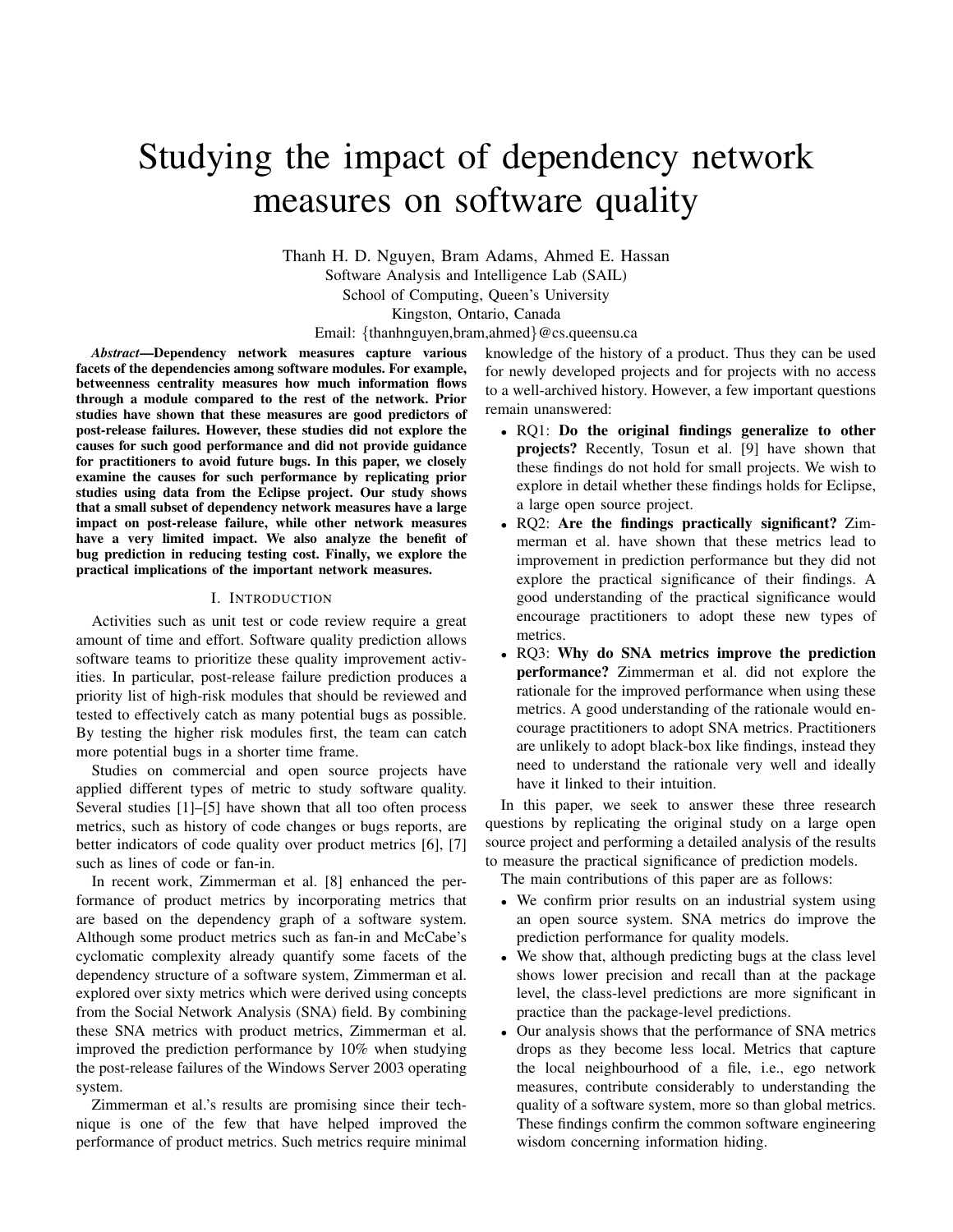

Fig. 1. Example of dependency network at the package level in Eclipse.

Paper organization. Section II defines the dependency network and the motivation behind using the SNA measures to predict post-release failures. We describe our study design in Section III. Then in RQ1, we describe and discuss the results of the replication. In RQ2, we study the practical implication of the prediction results. In RQ3, we describe our explanatory factor analysis to find which and how dependency network measures influence the prediction results. The related work is discussed in Section IV and threats to validity in Section V. We conclude in Section VI.

# II. SNA MEASURES OF DEPENDENCY NETWORK

Figure 1 shows an example of a dependency network. The dependency networks of a software system are graphs whose nodes are the system's modules and whose edges are dependencies between the modules. Module A depends on module B if A calls B, A inherits from B, or A refers to a variable in B.

The use of dependencies for explaining programming errors has been discussed since the late 1970s [10]. Famous metrics such as Halstead's [11] or McCabe's cyclomatic [12] complexity are based on the dependencies between modules. However, there are many other network measures such as the ones used in social network analysis (SNA). Zimmermann and Nagappan [8] applied SNA measures on the dependency network and found that the prediction performance is better than using only the existing product metrics.

In the context of SNA, each module belongs to two types of network: an ego network and a global network. The ego network of a module consists of the module itself and every other modules that depend on it or whom it depends on. When an engineer modifies a class, he or she is most likely only concerned about the classes that the class calls or the classes that might need to call this class. The ego network of the class captures this view. On the other hand, the global network has a global scope. It is the network of all modules in the system.

Figure 1 shows the global dependency network of the packages in Eclipse. We only show the eight packages with the highest number of dependencies. The ego network for a package can be constructed by considering only the incoming, outgoing or a combination of both edges. In our example, the incoming ego network for *jface.viewers* consists of itself, *ui*, and *ui.internal*. The outgoing ego network consists of itself,

TABLE I DESCRIPTION OF EGO NETWORK SNA MEASURES FOR EACH MODULE.

| <b>Measures</b>    | <b>Description</b>                                         |  |  |  |  |
|--------------------|------------------------------------------------------------|--|--|--|--|
| <b>Descriptive</b> |                                                            |  |  |  |  |
| Size/Ties/Pairs    | The number of modules, dependencies, unique pairs of       |  |  |  |  |
|                    | modules occurring in the ego network                       |  |  |  |  |
| Density            | # ties $\overline{\prime}$ # of possible ties              |  |  |  |  |
|                    | <b>Centrality</b>                                          |  |  |  |  |
| X2StepReach        | # modules that are reachable in two steps / size           |  |  |  |  |
|                    |                                                            |  |  |  |  |
| ReachEffic         | X2StepReach normalized by size                             |  |  |  |  |
| <b>Broker</b>      | # pairs of modules that are not directly connected to each |  |  |  |  |
|                    | other in the ego network                                   |  |  |  |  |
| nBorker            | Broker normalized by size                                  |  |  |  |  |
| EgoBetween         | # shortest paths between any two modules in the ego        |  |  |  |  |
|                    | network / # paths pass through the ego module              |  |  |  |  |
| nEgoBetween        | EgoBetween normalized by size                              |  |  |  |  |
|                    |                                                            |  |  |  |  |
|                    | <b>Structural holes</b>                                    |  |  |  |  |
| EffSize            | # modules connected to the ego - average # ties between    |  |  |  |  |
|                    | those modules                                              |  |  |  |  |
| Efficiency         | EffSize normalized by size                                 |  |  |  |  |
| Constraint         | Extent to which a module is limited in options to reach    |  |  |  |  |
|                    | other modules in the ego network                           |  |  |  |  |
| Hierarchy          | Concentration of constraint is in the ego network          |  |  |  |  |
| TABLE II           |                                                            |  |  |  |  |

| .                                                   |  |
|-----------------------------------------------------|--|
| DESCRIPTION OF GLOBAL NETWORK SNA MEASURES FOR EACH |  |
| MODULE.                                             |  |

| <b>Measures</b>              | <b>Description</b>                                                                                                                                                                                                                  |  |  |  |  |
|------------------------------|-------------------------------------------------------------------------------------------------------------------------------------------------------------------------------------------------------------------------------------|--|--|--|--|
|                              | <b>Centrality</b>                                                                                                                                                                                                                   |  |  |  |  |
| Degree<br>(Freeman<br>cent.) | # modules that are directly connected to the module.<br>This is the simplest centrality measure.                                                                                                                                    |  |  |  |  |
| Eigen. cent.                 | Similar to degree centrality but also considers the<br>neighbour's connectivity. Higher when a module is<br>connected to many highly connected neighbours.                                                                          |  |  |  |  |
| Power                        | Another extension of degree centrality. Similar to<br>Eigen. cent. but is calculated differently.                                                                                                                                   |  |  |  |  |
| Closeness                    | The total length of all shortest paths from the module<br>to all other modules.                                                                                                                                                     |  |  |  |  |
| <b>Betweenness</b>           | Similar to closeness centrality. Higher when the<br>module occurs more often in shortest paths between<br>any two modules in the network.                                                                                           |  |  |  |  |
| Information                  | Similar to closeness centrality. It is the harmonic<br>mean of the length of all paths leading to the module.<br>Smaller if the module is connected to many other<br>modules through many shortest paths.                           |  |  |  |  |
| dwReach                      | The weighted number of modules that can be reached<br>from the module. The weight is $1, 1/2, 1/3$ for nodes<br>that are 1, 2, or 3 steps away. Higher when there are<br>many modules connected to the module via shorter<br>steps. |  |  |  |  |
|                              | <b>Structural holes</b>                                                                                                                                                                                                             |  |  |  |  |
| EffSize                      | # nodes connected to the module - average # ties<br>between the nodes.                                                                                                                                                              |  |  |  |  |
| Efficiency                   | Eff. Size normalized by size of the network.                                                                                                                                                                                        |  |  |  |  |
| Constraint                   | Measures the extent to which the module is limited<br>in options to reach other modules.                                                                                                                                            |  |  |  |  |
| Hierachy                     | Concentration of constraint in the global network.                                                                                                                                                                                  |  |  |  |  |

*swt.widgets* and *core.runtime*. The undirectional ego network of *jface.viewers* consists of itself and all four other packages.

Table I describes the ego network measures, i.e., the measures expressing structural dependencies in the ego network of a module. For each module, we can compute each measure for the three types (in, out, and undirected) of ego network of the module. When we describe these measures in later sections, we use In, Out and Un to indicate the type of ego network the measure was computed on. For example, ReachEff In is the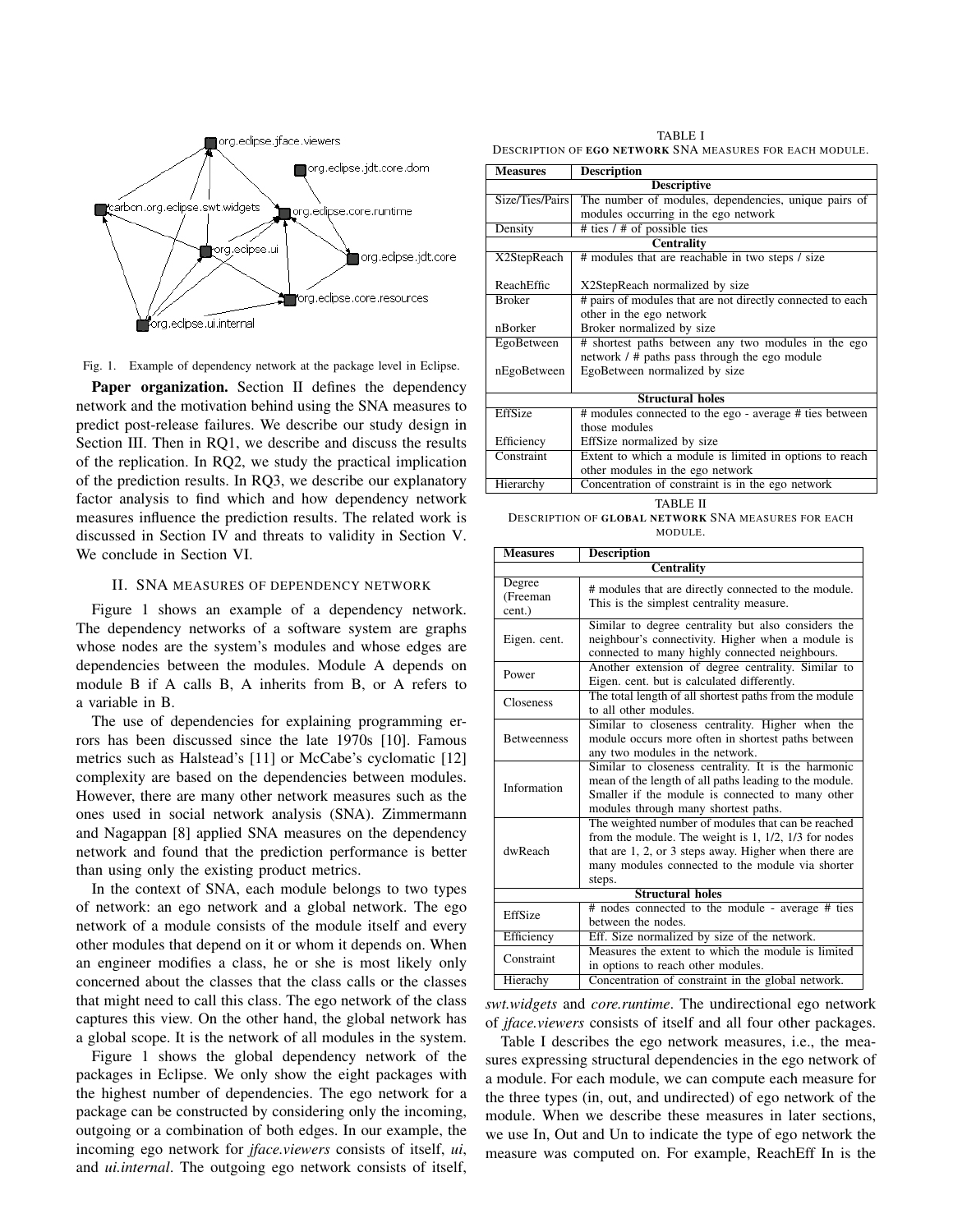TABLE III DESCRIPTION OF COMPLEXITY METRICS [8].

| <b>Measures</b>                 | <b>Description</b>                            |  |  |  |
|---------------------------------|-----------------------------------------------|--|--|--|
| <b>Module-related metrics</b>   |                                               |  |  |  |
| <b>GlobalVariables</b>          | # global variables                            |  |  |  |
|                                 | <b>Function-related metrics</b>               |  |  |  |
| Lines                           | # executable lines of code                    |  |  |  |
| Parameter                       | # arguments                                   |  |  |  |
| FanIn                           | # other functions who calls this function     |  |  |  |
| FanOut                          | # functions whom this function calls          |  |  |  |
| Complexity                      | # McCabe's cyclomatic complexity [12]         |  |  |  |
| Object oriented-related metrics |                                               |  |  |  |
| ClassMethods                    | # methods in the class                        |  |  |  |
| <b>SubClasses</b>               | # subclasses of the class                     |  |  |  |
| <b>InheritanceDepth</b>         | Depth of the class in the inheritance tree    |  |  |  |
| ClassCoupling                   | Coupling between this class and other classes |  |  |  |

reach efficiency of the incoming ego network. Table II shows the global network measures. Similar to the ego network, some measures can be computed using only the incoming, outgoing, or both type of edges. We indicate this using In, Out, and Un.

Table III shows the traditional complexity metrics that were used in the original study. The metrics are computed on the functions of each module. For each module, we take both the total and the maximum value of its functions' measures. For example, if class A contains three functions B, C, and D with 13, 41, and 21 lines of code (LOC) respectively, then the total LOC of A is 75 and the max LOC of A is 41. We use both in the prediction. We put Total and Max next to the metric to indicate which calculation is used.

To avoid repetition, we will refer to the dependency network's SNA measures as SNA measures or measures in the rest paper. Similarly, we will use the complexity metrics or metrics for source complexity metrics. We also use ego measures for ego network's SNA measures and global measures for global network's SNA measures. More details on SNA measures can be found in [13].

# III. STUDY DESIGN

To answer our research questions from Section I, we first replicate the original study [8] using the Eclipse project. Using the replication result, we examine the performance and the practical implication of the new prediction models. Then, we explore the prediction model using a hierarchical modelling technique to identify the high-impact SNA measures.

The level of analysis in our study is different from the original study. The modules in the original study are dynamically linked libraries (DLL). DLLs are shared libraries consisted of multiple object files on the Windows operating system. A DLL contains most of the executable code that is called from the main executable of the application (an .EXE file). When a failure is fixed inside a DLL a bug report is closed. The report identifies the DLL in which the bug occurred. This allows the original authors to link the bug back to the DLL. The Eclipse project does not have the notion of DLLs since it is implemented in Java. Java application has classes. Multiple classes are grouped into packages. We decide to replicate the study at both the class level and the package level. At the class level, the modules are classes. At the package level, the modules are packages.

The original study defined four sets of measures: dependency networks, source code metrics, post-release failures, and critical modules.

Post-release failures. The data for post-release failures is available for both the class and package level of Eclipse versions 2.0, 2.1, and 3.0 [14]. In this study, we will use only version 2.1 since the size of the data (5271 classes and 367 packages) is small enough for UCINET. UCINET is a 32-bit application so it cannot handle Eclipse 3.0 large data.

SNA measures. We download the binary release of Eclipse 2.1. We then extract the classes and packages from all of the plugins in the Eclipse release. Then, we use the Structure101 tool [15] to extract the dependencies such as function calls or imports connecting the classes and packages. We use the extracted data to construct dependency networks. Then, we use UCINET [16] to compute the SNA measures for each module in the network.

Complexity metrics. We download the source code release of Eclipse 2.1. We then determine the complexity metrics, as defined in the original study, of each class and package using a combination of the Understand tool [17] and some of the pre-calculated complexity metrics in the PROMISE dataset [14]. This results have 18 complexity metrics. The only metric we cannot compute is the CyclicClassCoupling, which is a patented metric [18].

Critical modules. In the original study, critical modules (called escrow binaries) are important DLLs on Windows. The critical modules are defined by the system experts. Eclipse developers do not maintain such a list. Instead, we derive the list of critical classes and packages based on the history of the project. We mark a class or a package as critical if there are post-release failures associated with the class or package in all three versions 2.0, 2.1, and 3.0 of Eclipse. This results in 74 critical classes and 93 critical packages.

# RQ1: DO THE ORIGINAL FINDINGS GENERALIZE TO OTHER PROJECTS?

In RQ1, we want to find out if the original findings [8] can be generalized to other projects. We replicate the original study using data from the Eclipse project. We will verify the following hypotheses from the original study:

- H1: Dependency SNA measures indicate critical classes/packages that are missed by complexity metrics.
- H2: Dependency SNA measures positively correlate with post-release failures.
- H3: Dependency SNA measures can be used to predict postrelease failures at class and package level.

For each hypothesis, we (1) describe our approach, (2) present the findings, and then (3) analyze the results.

We note that Tosun et al. [9] verified the second part of H3 using the Eclipse project data. However, their results are different from ours because they predicted both pre-release and post-release failures together. The focus of their study was to improve the prediction performance, whereas we focus on understanding the prediction. Hence, we only predict post-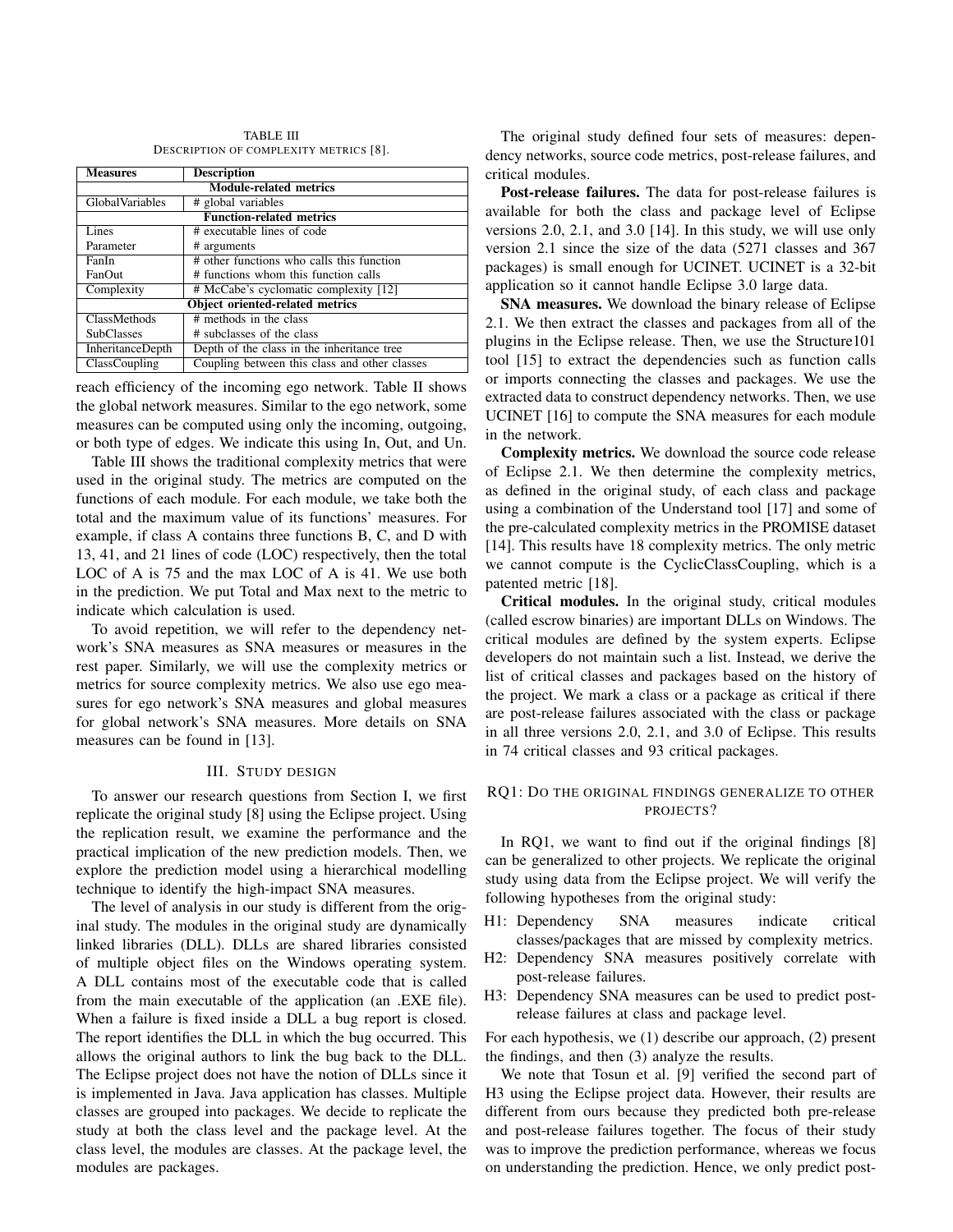#### TABLE IV AVERAGE RECALL OF PREDICTING CRITICAL CLASSES AND PACKAGES USING EACH SNA MEASURE AND COMPLEXITY METRIC. WE ONLY SHOW THE FIVE MEASURES AND METRICS WITH THE HIGHEST RECALL.

| <b>Class</b>          |        | Package          |        |  |  |
|-----------------------|--------|------------------|--------|--|--|
| <b>SNA</b> measures   |        |                  |        |  |  |
| Degree in $(g)$       | 25.00% | Degree un $(g)$  | 59.69% |  |  |
| EgoBetween in         | 25.00% | Degree out $(g)$ | 59.69% |  |  |
| Pairs in              | 23.97% | Power            | 51.57% |  |  |
| Size in               | 23.97% | nWeakComp un     | 48.39% |  |  |
| Brower in             | 23.81% | EgoBetween out   | 47.69% |  |  |
| Complexity<br>metrics |        |                  |        |  |  |
| Lines Total           | 35.29% | Parameters Total | 60.36% |  |  |
| Comp. Total           | 33.33% | FanOut Total     | 60.00% |  |  |
| ClassMethods Max      | 32.46% | Lines Total      | 59.68% |  |  |
| ClassMethods Max      | 31.25% | Complexity Total | 59.32% |  |  |
| FanOut Total          | 29.71% | FanIn Total      | 58.94% |  |  |

release failures as in the original study.

*H1: Dependency SNA measures indicate critical classes or packages that are missing by complexity metrics.*

Approach. To check if SNA measures can indicate critical classes or packages missed by complexity metrics (H1), we use the same analysis as the original study. We randomly split the data into 2/3 for training and 1/3 for testing. Then, for each of the SNA measures, we build, train, and test a logistic regression model that tries to predict probability that the modules will be critical. We repeat this 50 times. Then, we select the modules with the highest predicted probability as critical. The number of modules picked is based on the number of actual critical modules. For example, for packages, we pick the 93/3=31 packages with highest probability because there are 93 critical packages and we use only 1/3 of the packages for testing.

The recall of a model based on a particular measure indicates how good the measure is as a predictor for critical modules. We calculate the recall by dividing the number of correctly predicted critical modules by the number of actual critical modules. We perform the same analysis for complexity metrics. Then, we compute the average recall of the 50 models for each measure and metric.

Findings. Table IV shows the average recall values for predicting critical classes and packages using each of the SNA measures (top) and complexity metrics (bottom). To save space, we only show the five measures and metrics with the highest recalls.

Analysis. In the original study, Zimmermann and Nagappan [8] showed that the top SNA measures recall twice as high as the top complexity metrics. Some of the SNA measures were able to reach recall values of around 60%, while the highest recalls for complexity metrics were around 30%. In our replication on Eclipse classes and packages, we observe that the top recall of the SNA measures are similar if not worse than those of the complexity metrics. The top recalls for SNA measures are 59.69% and 25.00% at the package and class level respectively. The top recall values for complexity metrics are 60.36% and 35.29% at the class and package level. Hence we reject H1.

# *H2: Dependency SNA measures positively correlate with postrelease failures.*

Approach. To test H2, we calculate the Spearman's rank coefficient between each SNA measure of a module and postrelease failure of that module. The coefficient shows the strength of the correlation between the measure and the postrelease failure. We use Spearman because the alternative, Pearson, requires that the two variables be normally distributed. Similar to the original study, we confirm that the Eclipse postrelease failures are also not normally distributed. Hence we use the Spearman correlation. Both Pearson and Spearman yield a coefficient between -1 and 1. If the coefficient is -1, there is a 100% negative correlation between the two variables. If it is 1, then there is a 100% positive correlation between the two. 0 means that there is no correlation at all.

Findings. Due to space limitations, we cannot show all correlations here. However, we calculate the median of the absolute values of all correlations between the SNA measures and the number of post-release failures. The median correlation for the classes and packages are 0.1188 and 0.1694. We note that the medians can only be used for illustration only. It is not proper to make statistical inferences on these medians.

Analysis. Compared to the median correlation of 0.3195 for the DLLs from the original study, the correlation at the package level is overall lower. At the class level, the correlation is even less. The reason behind this is that the lower the level of analysis, the rarer the post-release failure. Only 11.99% of classes contain failures (632/5271) while 25.34% of the packages contain failures. When we lift the level of granularity from the class to the package level, we are essentially eliminating the classes that do not contain failures by grouping them with the ones that do. This explains why the correlation is much lower at the class level than at the package level. It also implies that prediction at the lower level, while potentially more valuable, is inherently less accurate than at the higher level.

In summary, we find that there is positive correlation between most of the SNA measures and the post-release failures. So we cannot reject H2. However, the correlation is low compared to that of the original study.

# *H3: Dependency SNA measures can be used to predict postrelease failures at class and package level.*

This hypothesis can be broken down into two subhypotheses:

- H3.1: SNA measures of a module can be used to predict the number of post release failures of the module.
- H3.2: SNA measures can be used to classify a specific module as high-risk or error-prone which means that the module has at least one failure.

The original study [8] found that a combination of SNA measures and complexity metrics can be used to predict the number of post-release failures (H3.1) and to predict error-prone modules (H3.2) for each DLL better than using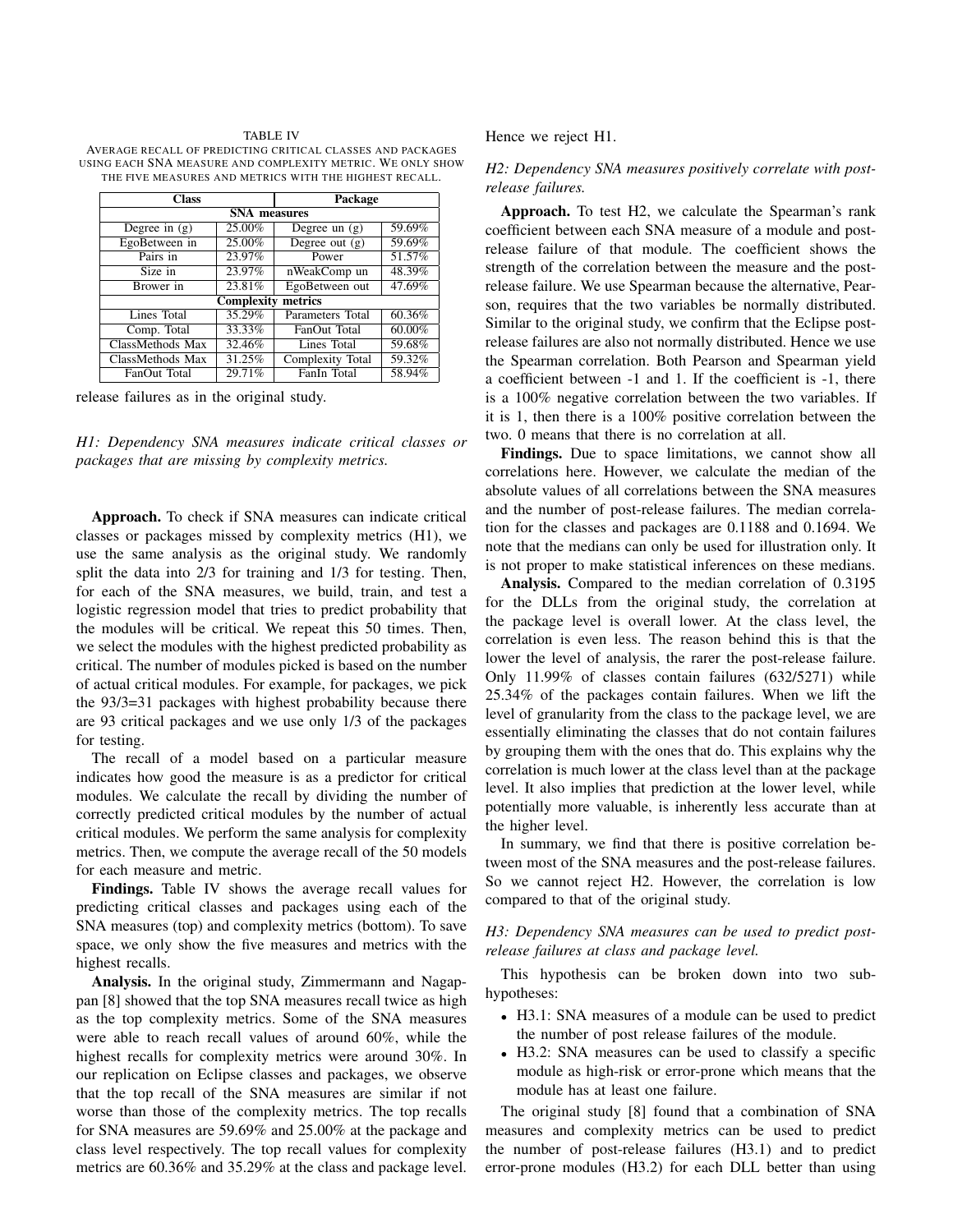



Fig. 2. H3.1 (Rsquare, Adj. Rsquare, Pearson, Spearman) and H3.2 (Precision, Recall) results for Eclipse at class level. The box plot shows the results of running the prediction on 50 random splits.

the complexity metrics alone. In H3.1, the original authors observed that the Spearman correlation between the predicted and actual number of post-release failures increases 10% when SNA measures are used together with complexity metrics instead of using the complexity metrics alone. In H3.2, There was a 10% increase in recall with comparable precision. The original authors concluded that SNA measure can be used to predict post-release failures.

Approach. To test H3.1 on the Eclipse data, we build linear regression models to predict the number of post-release failures. For H3.2 we build logistic regression models to predict the error-proneness of specific classes and packages. We build the models using the same method as presented in the original study. Similar to H1, we train the models using 2/3 randomly selected classes or packages and test them on the rest of the data. We ran the models on 50 different random splits. Because of the skewness of the data, as discovered in H1, we take the log of all measures and metrics. We also log take the log of post-release failures.

We report the test results as in the original study. For H3.1, we report the performance of the prediction model using four indicators: the Rsquare, Adjusted Rsquare, Pearson correlation, and Spearman correlation. Rsquare indicates how good the linear model fits the training data. Adjusted Rsquare has the same meaning as Rsquare but also takes into account the number of variables in the model. The higher the Rsquare

Fig. 3. H3.1 (Rsquare, Adj. Rsquare, Pearson, Spearman) and H3.2 (Precision, Recall) results for Eclipse at package level. The box plot shows the results of running the prediction on 50 random splits.

and the Adjusted Rsquare, the better the fit. The Spearman and Pearson correlation coefficients show how good our prediction is. They show the correlation between the predicted and the actual number of post-release failures. The higher the correlation, the better the prediction. Since the data is not normally distributed, Spearman is more accurate than Pearson.

For H3.2, we build logistic regression models that predict the error-prone classes or packages. The models classify the module as error-prone if the probability that the module has at least one post-release failure is more than 50%. Similar to the original study, we report the Precision and Recall of the prediction on 50 random splits. The higher the Precision and Recall, the better the prediction. We note that the models in H3.2 are similar to the models in H1. However, the logistic models in H1 use each SNA measure individually. The logistic models in H3.2 use all SNA measures together. In addition, the models in H1 predict critical modules while the ones in H3.2 predict the existence of post-release failures.

As in the original study, we employ Principal Component Analysis (PCA) to remove collinearity in the data before using the data for prediction. When building linear models, researchers use independent variables, i.e., complexity metrics and SNA measures, to predict the dependent variable, i.e., post-release failures. However, if the independent variables are highly correlated, the prediction power of the model will be compromised. This is particularly true for prediction models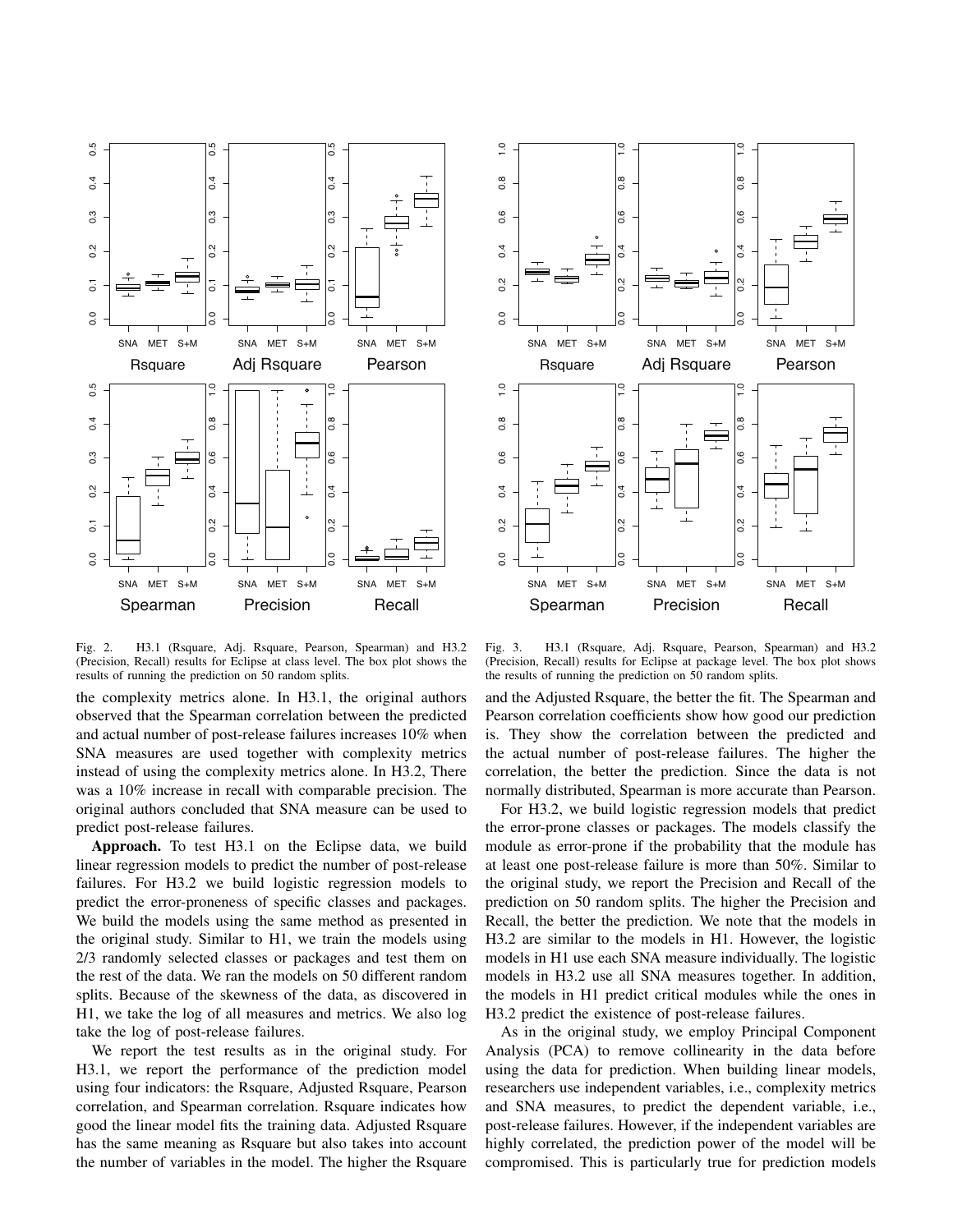in software engineering. For example, the number of LOC in a class will be highly correlated to the number of functions in that class. PCA is a common technique to eliminate this problem.

PCA combines all independent variables into principal components (PCs). We use the PCs to predict the post-release failures instead of the independent variables themselves. The PCs are ranked by the variance of the independent variables that they contain. The higher the variance captured by the PCs, the better the PCs represent the variables. If we use all the PCs, we will have 100% of the data variance. However, most studies would choose the first few PCs that are accountable for certain percentage of the variance to reduce the amount of variables used in the model. For example, when we build a model using only the SNA measures, the first five PCs are accountable for 66.6%, 13.0%, 9.93%, 3.61%, and 2.2% of the variance respectively. If we use the first five PCs, the model will contain 96.19% of all independent variables' variance. The original study used 95% as the threshold. We use the same threshold in our replication.

Findings. We present the results in Figure 2 for the classes and Figure 3 for the packages. Each box plot corresponds to each of the six indicators over the 50 runs. The first four (Rsquare, Adjusted Rsquare, Pearson, and Spearman) are for the linear model that predicts the number of post-release failures. The last two (Precision and Recall) are for the logistic model that predicts the error-proneness. For each box plot, the first column, SNA, is the result of only using the SNA measures. The second column, MET, is the result of only using the complexity metrics. The last column shows the result when we use both the SNA measures and the complexity metrics. We label this column S+M.

For H3.1, the Spearman correlation between the predicted and actual number of post-release failures improves by around 4.86% and 10.29% for the class and package level respectively when the SNA measures are used with the complexity metrics compared to using the complexity metrics alone. As for H3.2, the precisions improve by 30% and 25.2% at class and package level respectively. The recalls improve by 4.41% and 25.34%. All improvements are statistically significant using the Wilcoxon rank test at the 0.05 confidence level.

Analysis. H3.1. Our results show that the SNA measures improve the prediction of the number of post-release failures at both class and package level. In the original study, at the library level, the Spearman correlations increase for about 10%. In our replication, the improvement is lower classes (4.86%) but comparable for packages (10.29%). Hence, we cannot reject that SNA measures are suitable to predict the number post-release failures for packages. At the class level, the improvement is very low.

H3.2. For predicting the error-prone modules, we cannot reject the result of the original study at both the class and package level of Eclipse. The precision improves by 30% and 25.2% respectively. The recall improves by 4.41% and 25.34%. This is very similar to H3.1. However, the recall at the class level is very low.

TABLE V SUMMARY OF THE RESULTS FROM THE ORIGINAL STUDY [8], AND FOR ECLIPSE PACKAGES AND CLASSES FROM OUR REPLICATION.

|                                                | DLL.          | Pack.     | File     |
|------------------------------------------------|---------------|-----------|----------|
| <b>H1</b> SNA measures can predict critical    | Twice         | Worse     | Worse    |
| modules that are missed by complexity          | recall        | recall    | recall   |
| metrics                                        |               |           |          |
| H <sub>2</sub> Average correlation between the | 28.45%        | 15.42%    | 9.44%    |
| SNA measures and the number of post-           |               |           |          |
| release failure*                               |               |           |          |
| <b>H3.1</b> Improves in # failures prediction  | $+10%$        | $+10.29%$ | $+4.86%$ |
| when SNA measures are used with com-           |               |           |          |
| plexity metrics**                              |               |           |          |
| Actual Spearman correlation between            | $\sim 60\%$   | 55.23%    | 29.58%   |
| predict and actual failures***                 |               |           |          |
| <b>H3.2</b> Improves in predicting error-prone | $+\infty$ 0%  | $+25.2%$  | $+30%$   |
| binary when SNA measures are used              | $+\infty10\%$ | $+25.34%$ | $+4.41%$ |
| with complexity metrics in precision and       |               |           |          |
| recall**                                       |               |           |          |
| Actual precision and recall***                 | $\sim70\%$    | 73.19%    | 68.83%   |
|                                                | $\sim 70\%$   | 74.75%    | 9.96%    |
|                                                |               |           |          |

(\*) The average shown is the median of all correlations for illustration purpose only. It is not proper to statistically compare or make inference on these averages. (\*\*) At 99% confident using Wilcoxon rank test. (\*\*\*) We report the median values of all 50 random splits.

# *Summary of the replication*

We summarize the replication results in Table V. We reject H1. We observe that the recall values when using the SNA measures are equivalent or worse than the recall values when using the complexity metrics. Thus, SNA measures miss more critical classes and packages than the complexity metrics. However, we note that Eclipse does not have a list of critical modules. We will discuss this threat to validity in Section V. For H2, we cannot reject that there is statistically significant correlation between the SNA measures and the number of postrelease failures at both the class and package level. We also cannot reject H3, although the class level prediction results are very low.

#### RQ2: ARE THE FINDINGS PRACTICALLY SIGNIFICANT?

In the original study, the prediction recall and precision are very high for DLLs when SNA measures are used. Because the Eclipse project does not have artefacts similar to libraries, we replicate the study at lower levels: the package and the class level. We find that for H1 in RQ1, predicting critical modules is much less accurate at the class level than at the package level. We also find that the correlation between the metrics and measures and the number of post-release failures, in H2, is lower at the class level than at the package level. The correlations are both lower compared to the original study. In H3, it is clear that the prediction results are much worse at the class level than at the package level. A trend emerges from our replication: failure prediction at finer level of granularity is worse than at higher level granularity.

# *A. Practical significance of class vs package level prediction*

Our first question is, given the low recall and precision at the class level, is the prediction at the package level more practical?

To understand how useful the prediction would be, we adapt the evaluation technique proposed by Mende and Koschke [19]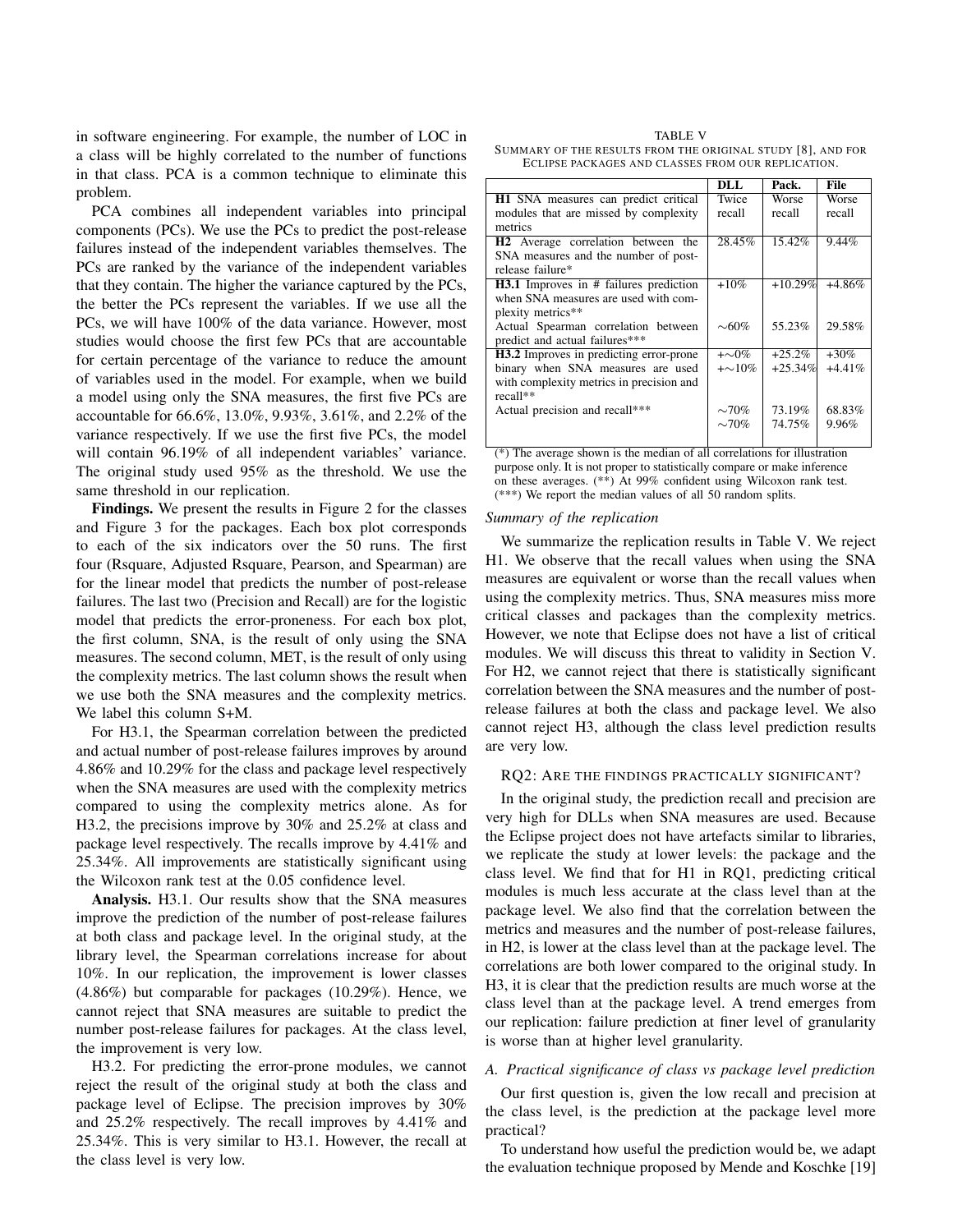

Fig. 4. Cumulative lift chart of the potential number of bugs discovered using the prediction at the class level (CLAS) and at the package level (PACK). We show the best case scenario for the class level (C-OPT) and the package level (P-OPT) for comparison. The prediction models here use both the new SNA measures and the traditional complexity metrics to predict post-release failure.



Fig. 5. Cumulative lift chart of the potential number of bugs discovered using different types of variable at the class level. The improvements by using S+M compared to using only the MET or the LOC are presented in Table VI.

to analyse the amount of effort needed over the practical overhead involved in of fixing bugs. We calculate the number of potential bugs found using the prediction at the class and the package level. We plot the result using a cumulative lift chart in Figure 4. The x-axis is the percentage of LOC that has to be reviewed. On the y-axis is the percentage of bugs discovered. The lines show the potential number of bugs that can be discovered by reviewing the corresponding LOC using

TABLE VI PRACTICAL IMPROVEMENT WHEN SNA MEASURES ARE USED (S+M) COMPARED TO USING ONLY THE EXISTING COMPLEXITY METRICS (MET) OR THE LOC (LOC).

|          | % bugs caught      |            |       |                         |             |
|----------|--------------------|------------|-------|-------------------------|-------------|
| $%$ code | $S+M$              | <b>MET</b> | Diff  | $\overline{\text{LOC}}$ | <b>Diff</b> |
| 10       | 8.64               | 5.56       | 3.09  | 6.17                    | 2.47        |
| 20       | 17.90              | 16.05      | 1.85  | $17.\overline{28}$      | 0.62        |
| 30       | 32.10              | 25.93      | 6.17  | 29.63                   | 2.47        |
| 40       | $43.\overline{21}$ | 38.89      | 4.32  | 38.89                   | 4.32        |
| 50       | 58.02              | 49.38      | 8.64  | 47.53                   | 10.49       |
| 60       | $65.\overline{43}$ | 58.02      | 7.40  | 56.17                   | 9.26        |
| 70       | 76.54              | 62.96      | 13.58 | 61.79                   | 14.81       |
| 80       | 81.48              | 72.84      | 8.64  | 74.07                   | 7.41        |
| 90       | 91.36              | 86.42      | 4.94  | 82.10                   | 9.26        |

prediction. We show the result for the class level (CLAS) and for the package level (PACK). Those two results are the best of the 50 random splits in H3.2. Figure 4 simulates the policy of testing higher risk modules first. We records the actual number of bugs, that we could have discovered, and the LOC of the module as we go along. Obviously, the smaller the percentage of LOC needed to discover a higher percentage of bugs, the better. The P-OPT line shows the optimal scenario at the package level. This is the best-case scenario when we are able to predict with 100% accuracy. In this case, we simulate testing the package with the highest number of actual failure first. The C-OPT is the optimal solution at the class level.

The first observation we can make is that the class level has much more potential to save practitioners effort than the package level. The C-OPT scenario only requires half the LOC to find all bugs compared to the P-OPT scenario (Figure 4). To discover all the bugs at the package level, the developers still have to inspect close to 80% of code in the best-case scenario compared to less than 40% at the class level. This is because a package contains a lot of code. If there is just one potential bug in a package, the developers have to inspect the entire package. At the class level, they would be able to focus on just the one class that contains the potential bug. This means that prediction at finer level of granularity brings more practical value than at higher levels i.e. package. In fact, this result shows that predicting failures at higher levels is not practically useful.

The second observation we can make is that, even with very low precision and recall, the class level prediction is more effective. This comes as a surprise because the recall and precision are 9.96% and 68.83% for classes compared to 74.75% and 73.19% for packages (see RQ1). These lower figures intuitively tell practitioners that the prediction is not useful at the class level. However, if we observe how higher the CLAS line is compared to the PACK line, we can see that for any given percentage of LOC that the team can inspect, the actual number of bugs discovered is almost always higher at the class level. This also suggests that future investigations should concentrate at improving the prediction at the class level, given the potential benefit in practice. Similar observation where noted by Mendes et al. [19] on basic prediction models.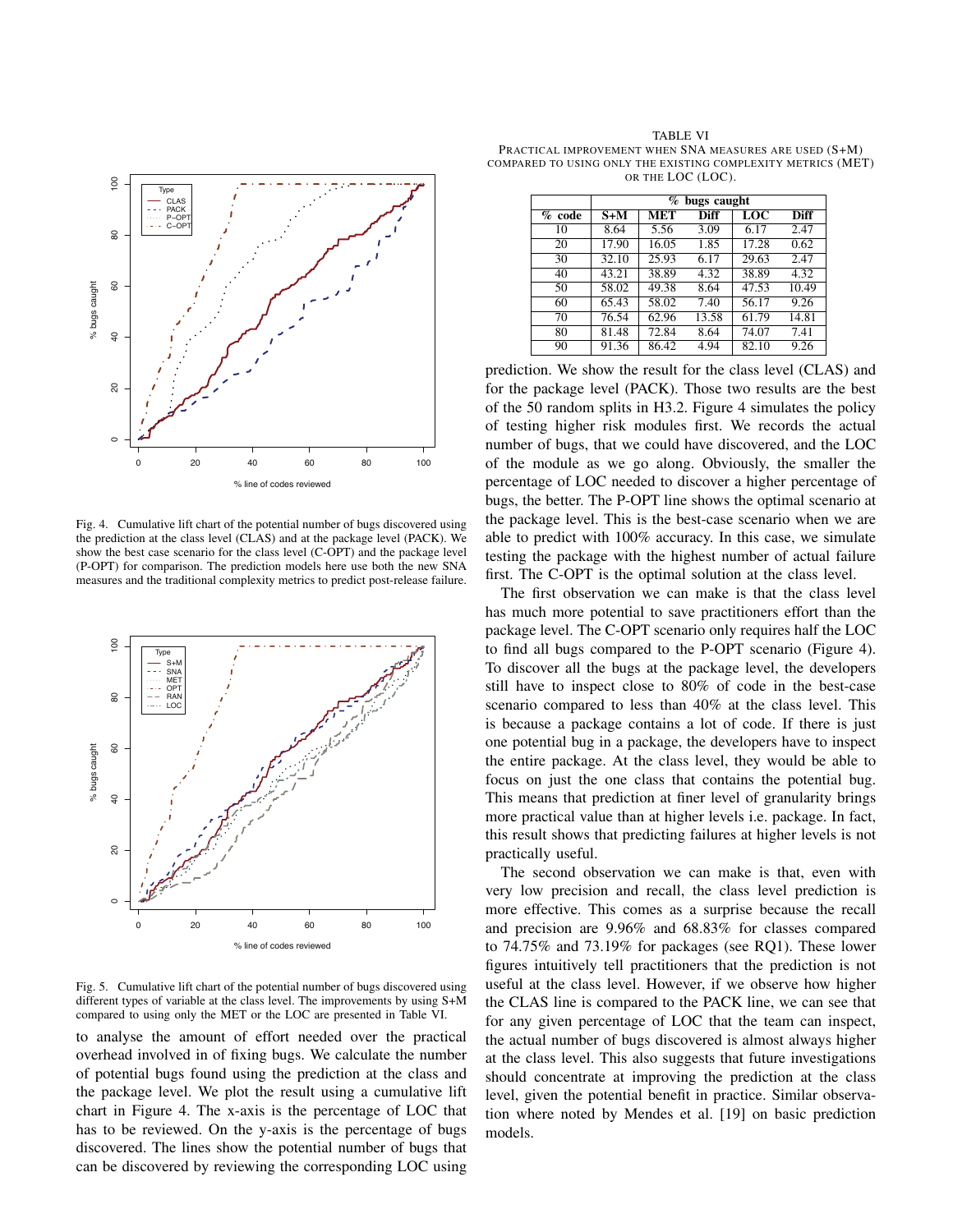#### *B. Practical significance at the class level*

Our second question is, concretely, how many more bugs are we catching with the aid of the new SNA metrics compared to only using the existing complexity metrics. We know from H3.2 that recall improves by 4.41% and precision improves by 30%. But what does it mean in practice?

Figure 5 shows the cumulative lift chart of the potential number of bugs caught using different types of variable in the prediction at the class level. This chart is similar to the one in Figure 4. The MET line shows the prediction that uses only the complexity metrics. The SNA line shows the prediction that uses only the SNA measures. The S+M line shows the prediction using both. These prediction models are the same as the ones used in H3 (see Figure 2 and 3). We also show the best case scenario OPT. This is the case where we can predict the post-release failure at 100% accuracy. The RAN line shows the random prediction. In this scenario, the team would randomly pick classes for reviewing or testing. The LOC line shows the prediction by inspecting the class with highest LOC first.

We can observe that the S+M line is higher than the MET line. This means that when the new SNA measures are used (S+M), the percentage of potential bugs caught increases compared to only using the existing complexity metrics (MET). We show the differences in Table VI. We can see that the improvement is about 1.85% to 13.58% more bugs caught. So applying the new prediction models will allow practitioners to discover about 1.85% to 13.58% more bugs compared to using traditional metrics.

# RQ3: WHY DO SNA METRICS IMPROVE THE PREDICTION PERFORMANCE?

At this point, we know that, when used together with traditional metrics, the SNA measures help improve the prediction. We also show improvements' practical significant. The only question left is why do SNA metrics improve the prediction performance?

Let us consider the complexity metrics and the SNA measures as four groups of variables. The first group, cm.size, contains the complexity metrics that are related to the size of the class such as GlobalVariables or Parameters. The second group, cm.dep, are the complexity metrics that are related to dependencies of a class such as FanIn or FanOut. The third and fourth group are the new ego network, ego, and global network, global, measures. As opposed to the sizerelated complexity metrics, the dependency-related metrics, cm.dep, consider the dependencies of the class. However, they only consider the relationship between the class itself and the surrounding classes. The ego measures, on the other hand, also consider the relationship among the neighbouring classes. The global measures take into account not only the neighbouring classes but also all the classes in the system. As we go from cm.size and cm.dep to ego and global, the influence on the variables goes from highly local to a global perspective. Our question is, where is the most useful knowledge about bug prediction lies: ego, i.e. local, or global networks. To answer

TABLE VII VIF OF THE VARIABLES AFTER ITERATIVELY FILTERING THE TOP VARIABLE WITH HIGHEST VIF GREATER THAN 2.5.

| <b>Variable</b>       | VIF  | <b>Variable</b>        | VIF  |
|-----------------------|------|------------------------|------|
| cm.size               |      | X2StepReach out        | 2.16 |
| GlobalVariables Total | 2.23 | ReachEffic out         | 2.03 |
| Parameters Max        | 1.24 | nBroker out            | 1.43 |
| ClassMethods Max      | 2.41 | nEgoBetween out        | 1.47 |
| cm.dep                |      | Hierarchy out          | 1.55 |
| Complexity Max        | 1.68 | nWeakComp un           | 1.89 |
| SubClasses Total      | 1.11 | nEgoBetween un<br>1.66 |      |
| InheritanceDepth Max  | 1.25 | global                 |      |
| FanIn Max             | 2.31 | Eigenvector            | 2.43 |
| ego                   |      |                        | 1.11 |
| Density in            | 1.83 | Efficiency             | 2.18 |
| nWeakComp in          | 2.12 | Hierarchy              | 1.97 |
| X2StepReach in        | 2.03 | inCloseness            | 1.40 |
| ReachEffic in         | 1.55 | outCloseness           | 1.40 |
| Hierarchy in          | 1.63 |                        |      |



Fig. 6. Hierarchical modelling of the four groups of variables: cm.size - sizerelated complexity metrics, cm.dep - dependency-related complexity metrics, ego - ego measures, global - global measures. The numbers shown are the deviance explained ratio for each model.

this question, we use the same hierarchical modelling approach as in [4] to analyse the contribution of each group.

However, we first have to filter out variables with high degree of multicollinearity among the 19 complexity metrics and 64 SNA measures. In H3, filtering is unnecessary because the PCA alleviates multicollinearity. However, identifying the important variables is hard if they are distributed inside the PCs. So we have to run the RQ3 models without PCA. Thus we need to filter out the variables with high collinearity. A common indicator of multicollinearity is the Variable Inflation Factor (VIF). According to Allison [20], variables that have VIF greater than 2.5 are considered problematic. So we iteratively remove the variables with the highest VIF until the model does not contain any variable with VIF greater than 2.5. After this process, we are left with 3 cm.size, 4 cm.dep, 12 ego and 6 global variables. We report the VIF of the remaining 25 variables in Table VII.

Figure 6 shows the deviance explained percentage for each prediction model that we build hierarchically with the four groups of variables. This is the ratio between the deviance explained (DevEx) by the variable in the model and the deviance of a null model. The higher the DevEx, the better the model explains the independent variable (post-release failure). The DevEx for the model without any predictor is 0. When we add the cm.size variables, the DevEx increases to 4.5%. This means that the size-related complexity metrics explain about 4.5% of the post-release failures. When we add the cm.dep variables to the model, the DevEx jumps to 7%. That is a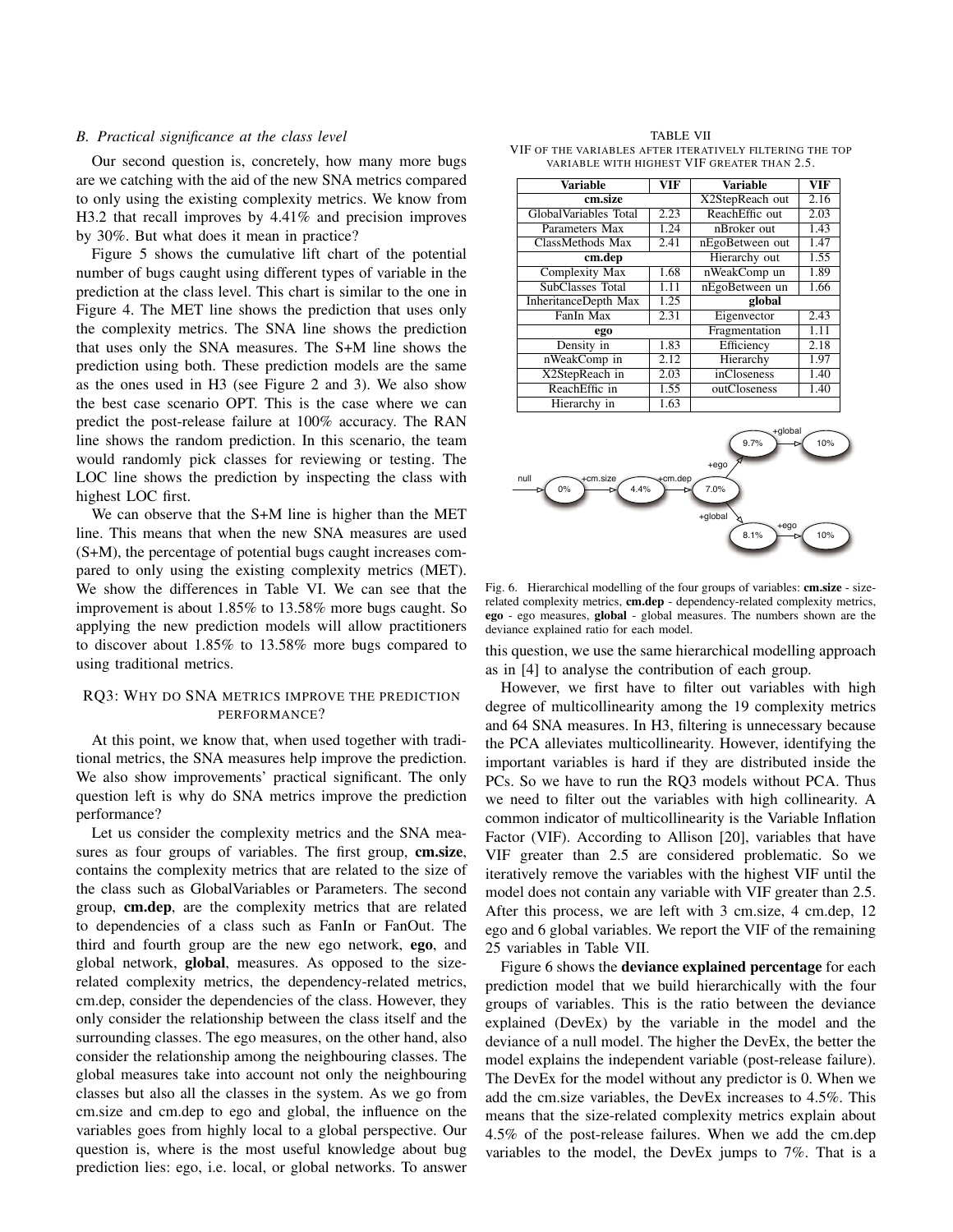2.5% increase in explanation power. At this point, we first try to add the ego variables, then the global variables into the model (the upper path). We can observe that the DevEx increases by 2.7% when we add the ego measures and only 0.3% when we add the global measures. On the lower path, we first add the global variables, then the ego network. We can see that the DevEx only increases 1.1% for the global measures. But when we add the ego measures, the DevEx increases by 1.9%. The first conclusion here is that the SNA measures add as much explanation power, 3%, to the model as the dependency-related complexity metrics, 2.7%. The second result is that the ego measures explain most of the deviance brought in by the SNA measures. The global measures do not add much to the data as shown in the upper path. The lower path confirms this. We note that the low deviance explained is expected due to the rarity of the predicted event. The change of buggy class is about 12%. This low deviance still leads to practically significant predictive performance.

Our next question is which of the ego measures contribute the most to the prediction and what do that mean in practice. We perform analysis of variance (ANOVA) on each prediction model with all measures and metrics, i.e., the last one on the upper path of 6. ANOVA computes an F-test on each of the coefficients. The F-test shows whether a coefficient is statistically significantly different from zero. A zero or near zero coefficient in a linear model means that the variable does not effect the outcome of the prediction. Over all 50 random splits, ANOVA shows that only *nWeakComp in*, *X2StepReach in*, and *nEgoBetween out* are statistically significant at p<0.05. The coefficients for the three measures are all positive. They are the top contributors to the prediction model.

To demonstrate the meaning of *nWeakComp in*, *X2StepReach in*, and *nEgoBetween out*, we plot two examples of class dependency ego networks in Figure 7.

nWeakComp in is the number of unconnected components in the incoming ego network. The higher this number is, the higher the risk. What this says is that if many classes depend on the ego class and the classes are not connected to each other then the ego class has more risk of failure. We show an example in Figure 7(a). We believe this is an extension of FanIn. Popular interpretation of FanIn is that when many classes depend on a single class, there is a single point of failure. This increase the change of failure. nWeakComp adds to this interpretation that if all the dependent classes are completely independent for each other, then the risk of failure is higher than when they are interdependent. This is likely an indication that general library classes have higher chances of having bugs in them since they must serve a large number classes with varying expectations and goals.

X2StepReach in is the percentage of nodes in the global network that are indirectly connected to the ego class via its incoming connections within two steps. The higher the number, the higher the risk. We believe that this is another endorsement of the information hiding principle. If the software design allows proper encapsulation, the dependency graph should be deep and narrow [21]. In this case, the X2StepReach should be



(a) Incoming ego network of (b) Out ego network of ant.core.AntCorePreference. Postrelease failure = 3. *nWeakComp in* Post-release failure = 3.  $= 6.$ ant.view.elements.ProjectNode. *nEgoBetween out* = 2.78.

#### Fig. 7. Examples of class level ego networks.

low. On the other hand, when every class is calling every other class, the X2StepReach is high. What this means in practice is that teams should pay attention when a class's X2StepReach is high. This may indicate that the design is deteriorating which may lead to post-release failures.

nEgoBetween out is the ratio of the number of all possible paths between the ego class's neighbours over the number of paths that pass through the ego. This measure is normalized by the size of the outgoing ego network. An example of a class with high *nEgoBetween out* is shown in Figure 7(b). We believe that this is another example of design deterioration. Very much like the example shown, the *nEgoBetween out* is usually high when one of the neighbouring classes is highly depended on by rest of the ego's neighbours which the ego is depended on. In Figure 7(b), the class on the left of the ego is an example of this situation since the ego class depends on many classes that also depend on this class. Our prediction models indicate that when this happens, the ego class is highrisk.

In summary, we find that among the new SNA measures, the ego measures are the most important factors. Within the ego measures, we find that *nWeakComp in*, *X2StepReach in*, and *nEgoBetween out* are the top three measures. We suggest the rationale behind each measure which are linked to common intuition in software practice.

# IV. RELATED WORK

The importance of verifying software engineering studies through replication has been emphasized in literature since the late 1980s by Basili et al. [22]. Daly et al. [23] replicated the famous Korson experiments [24] and found that modular code might not be a benefit to maintenance contrary to popular belief. This kind of outcome of a replication study motivates us to conduct a full replication of the original study [8] as presented in RQ1.

Research on software metrics has been a very active research topic since the original work by Halstead in the late 1970s [11]. In 1988, Cote et al. [25] surveyed the literature on software metrics and found more than 100 metrics. In recent years, with the new technologies in mining software